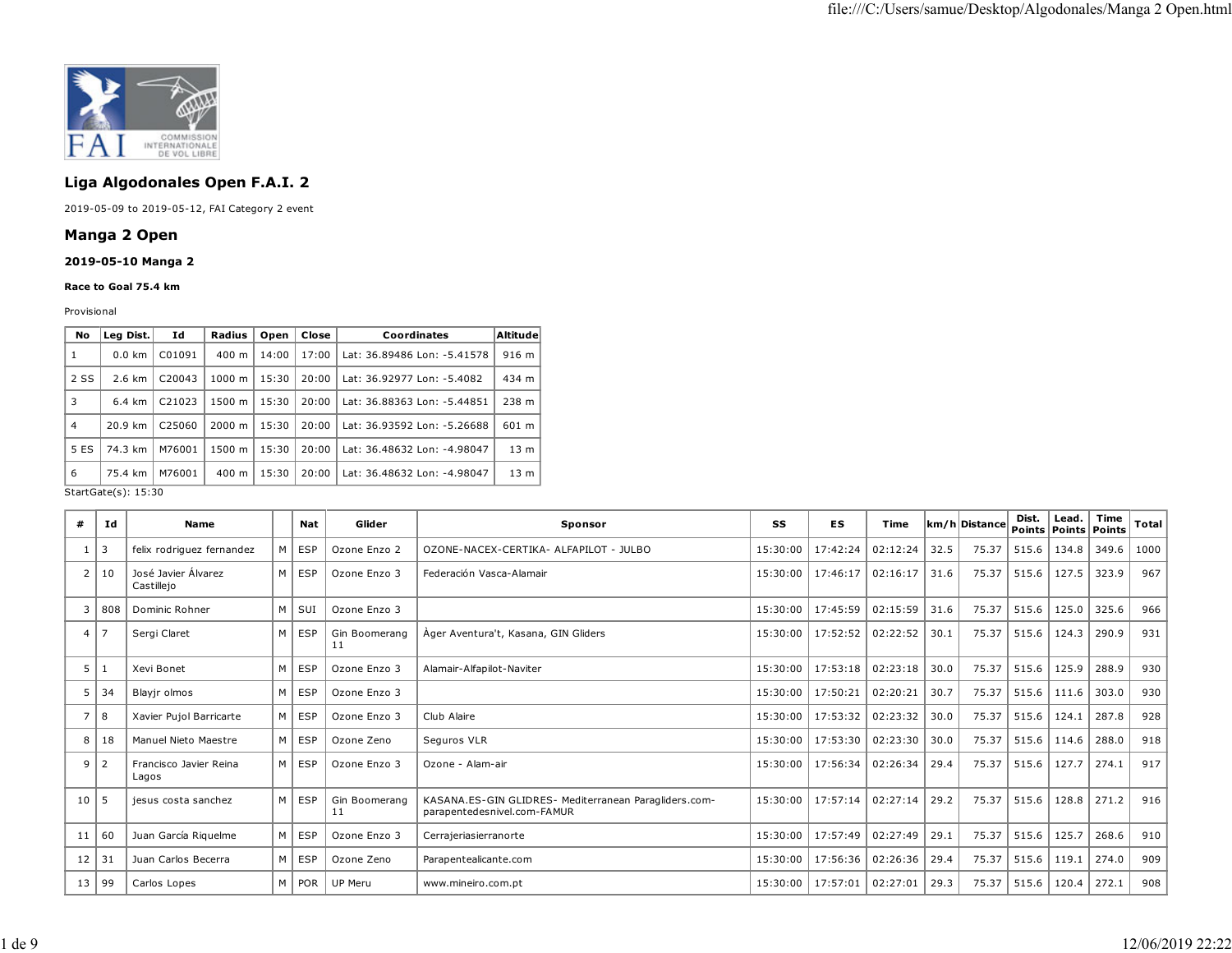| #  | Ιd             | Name                       |             | Nat        | Glider                | Sponsor                                                   | SS       | ES       | Time     |      | km/h Distance | Dist.<br>Points | Lead.<br><b>Points</b> | Time<br><b>Points</b> | Total |
|----|----------------|----------------------------|-------------|------------|-----------------------|-----------------------------------------------------------|----------|----------|----------|------|---------------|-----------------|------------------------|-----------------------|-------|
| 14 | 82             | Paulo Silva                | M           | <b>POR</b> | Ozone Zeno            | 611                                                       | 15:30:00 | 17:56:59 | 02:26:59 | 29.3 | 75.37         | 515.6           | 111.7                  | 272.3                 | 900   |
| 15 | 79             | José manuel Reina lagos    | M           | ESP        | Ozone Zeno            | Excavaciones y transportes Benalvalle sl                  | 15:30:00 | 17:53:07 | 02:23:07 | 30.1 | 75.37         | 515.6           | 94.0                   | 289.8                 | 899   |
| 16 | 143            | Miki ventaja diaz          | M           | <b>ESP</b> | Gin Boomerang<br>11   | <b>GIN KASANA</b>                                         | 15:30:00 | 18:00:41 | 02:30:41 | 28.6 | 75.37         | 515.6           | 125.0                  | 256.2                 | 897   |
| 17 | $\overline{a}$ | Larry Pino Mandry          | M           | ESP        | Ozone Enzo            | Alfapilot                                                 | 15:30:00 | 18:00:59 | 02:30:59 | 28.5 | 75.37         | 515.6           | 125.8                  | 254.9                 | 896   |
| 18 | 11             | Ben Empson                 | M           | GBR        | Ozone Enzo 3          | www.parashop.es, www.profitablewebprojects.com            | 15:30:00 | 17:58:24 | 02:28:24 | 29.0 | 75.37         | 515.6           | 113.0                  | 266.0                 | 895   |
| 18 | 9              | Roger Pifarré Abad         | M           | ESP        | Ozone Enzo 3          | Ager Aventura't                                           | 15:30:00 | 17:58:01 | 02:28:01 | 29.1 | 75.37         | 515.6           | 111.9                  | 267.7                 | 895   |
| 18 | 14             | Vicente Gallart Feria      | М           | <b>ESP</b> | <b>UP Guru</b>        | Aransworld                                                | 15:30:00 | 18:01:06 | 02:31:06 | 28.5 | 75.37         | 515.6           | 124.6                  | 254.4                 | 895   |
| 21 | 212            | Nuno Gomes                 | M           | <b>POR</b> | Ozone Zeno            | Flymaster avionics                                        | 15:30:00 | 18:01:17 | 02:31:17 | 28.4 | 75.37         | 515.6           | 121.9                  | 253.7                 | 891   |
| 22 | 725            | Alexander Frider           | M           | <b>RUS</b> | Ozone Enzo 3          |                                                           | 15:30:00 | 18:02:36 | 02:32:36 | 28.2 | 75.37         | 515.6           | 121.4                  | 248.1                 | 885   |
| 23 | 12             | Juan Carlos Martínez Melón | м           | <b>ESP</b> | Gin Boomerang<br>11   | kasana.es                                                 | 15:30:00 | 17:56:28 | 02:26:28 | 29.4 | 75.37         | 515.6           | 84.9                   | 274.5                 | 875   |
| 23 | 50             | Oriol Cervelló Nogués      | M           | ESP        | Ozone Zeno            |                                                           | 15:30:00 | 17:57:02 | 02:27:02 | 29.3 | 75.37         | 515.6           | 87.7                   | 272.0                 | 875   |
| 25 | 13             | Xavier Berneda             | M           | <b>ESP</b> | Ozone Enzo 3          | MunichSports.com - Parashop.es - FlyFox - DuuoShoes.com - | 15:30:00 | 17:57:53 | 02:27:53 | 29.1 | 75.37         | 515.6           | 86.2                   | 268.3                 | 870   |
| 26 | 813            | Josef Lutolf               | M           | SUI        | Ozone Enzo 2          |                                                           | 15:30:00 | 17:58:06 | 02:28:06 | 29.1 | 75.37         | 515.6           | 80.6                   | 267.4                 | 864   |
| 27 | 41             | jose gonzalez ruiz         | М           | ESP        | Flow XC Racer         | FLOW PARAGLIDERS. ALFA PILOT                              | 15:30:00 | 18:00:36 | 02:30:36 | 28.6 | 75.37         | 515.6           | 87.3                   | 256.6                 | 860   |
| 28 | 805            | Stephan Hüttermann         | М           | GER        | Ozone Zeno            | Worldwidesail                                             | 15:30:00 | 18:09:34 | 02:39:34 | 27.0 | 75.37         | 515.6           | 117.9                  | 219.7                 | 853   |
| 28 | 53             | Gorka Tornos zabala        | M           | ESP        | Ozone Zeno            | <b>FVDA</b>                                               | 15:30:00 | 18:01:38 | 02:31:38 | 28.4 | 75.37         | 515.6           | 85.2                   | 252.2                 | 853   |
| 30 | 80             | Jose Antonio Perez Jorge   | M           | <b>ESP</b> | Ozone Mantra 7        |                                                           | 15:30:00 | 18:03:05 | 02:33:05 | 28.1 | 75.37         | 515.6           | 87.0                   | 246.1                 | 849   |
| 31 | 57             | Luis Martinez Iturbe       | M           | ESP        | Ozone Zeno            | Chocolates Iturbe                                         | 15:30:00 | 18:08:18 | 02:38:18 | 27.2 | 75.37         | 515.6           | 107.5                  | 224.8                 | 848   |
| 32 | 28             | David Villarta             | M           | <b>ESP</b> | Ozone Zeno            | VILLARTA Family,                                          | 15:30:00 | 18:12:38 | 02:42:38 | 26.5 | 75.37         | 515.6           | 117.9                  | 207.6                 | 841   |
| 33 | 191            | José Rebelo                | M           | POR        | Ozone Enzo 3          |                                                           | 15:30:00 | 18:09:14 | 02:39:14 | 27.0 | 75.37         | 515.6           | 101.9                  | 221.0                 | 839   |
| 34 | 155            | luis Frechín               | M           | <b>ESP</b> | Niviuk Artik 5        |                                                           | 15:30:00 | 18:04:02 | 02:34:02 | 27.9 | 75.37         | 515.6           | 79.4                   | 242.2                 | 837   |
| 35 | 36             | Juanma Garcia Guerrero     | М           | <b>ESP</b> | Triple Seven<br>Queen |                                                           | 15:30:00 | 18:14:24 | 02:44:24 | 26.2 | 75.37         | 515.6           | 77.0                   | 200.7                 | 793   |
| 36 | 90             | Fernando Sarralde Vizuete  |             | ESP        | Ozone Zeno            | ALMENDRAS SARRALDE                                        | 15:30:00 | 18:15:41 | 02:45:41 | 26.0 | 75.37         | 515.6           | 74.7                   | 195.8                 | 786   |
| 37 | 24             | Daniel Gonzalez Rizo       | M           | ESP        | UP Meru               | www.alfapilot.com                                         | 15:30:00 | 18:19:23 | 02:49:23 | 25.4 | 75.37         | 515.6           | 80.9                   | 181.6                 | 778   |
| 38 | 78             | lorenzo nadali             | M           | ITA        | Gin Boomerang<br>11   | scientific team                                           | 15:30:00 | 18:37:51 | 03:07:51 | 22.9 | 75.37         | 515.6           | 40.8                   | 114.2                 | 671   |
| 39 | 186            | Daniel Meziat Despierto    | М           | ESP        | Skywalk<br>Cayenne 4  |                                                           | 15:30:00 | 19:00:08 | 03:30:08 | 20.5 | 75.37         | 515.6           | 58.2                   | 37.7                  | 612   |
| 40 | 98             | Eusebio soares             | M           | POR        | Ozone enzo 3          | 3ssolar                                                   | 15:30:00 |          |          |      | 57.81         | 395.5           | 102.8                  |                       | 498   |
| 41 | 6              | Miguel Diaz Ruiz           | M           | ESP        | Ozone Enzo 3          | Alamair                                                   | 15:30:00 |          |          |      | 55.44         | 379.3           | 92.6                   |                       | 472   |
| 42 | 62             | Jonathan Hugh Marsh        | M           | GBR        | Ozone Enzo 3          |                                                           | 15:30:00 |          |          |      | 55.07         | 376.7           | 86.8                   |                       | 464   |
| 42 | 811            | Evgeniya Belova            | $\mathsf F$ | <b>RUS</b> | Ozone Mantra 6        |                                                           | 15:30:00 |          |          |      | 56.68         | 387.8           | 76.0                   |                       | 464   |
| 44 | 806            | Josu Gisasola              | M           | ESP        | Skywalk<br>Cayenne 5  | EAKF/FVDA - Sosola Baserria                               | 15:30:00 |          |          |      | 56.93         | 389.5           | 70.5                   |                       | 460   |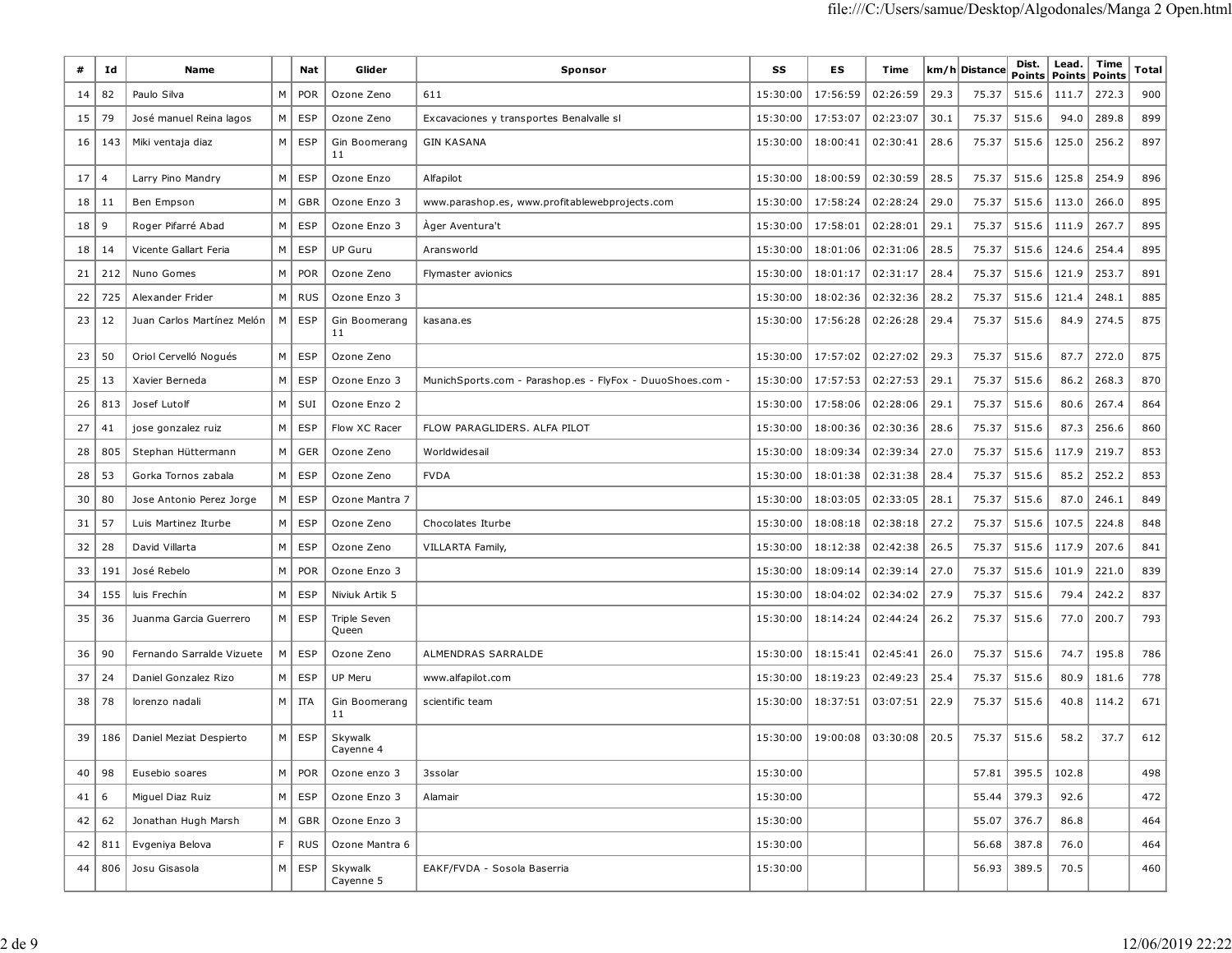| #  | Id    | Name                                    |                | Nat           | Glider                 | Sponsor                             | SS       | ES | Time | km/h Distance | Dist.<br>Points | Lead.<br>Points Points | Time | Total |
|----|-------|-----------------------------------------|----------------|---------------|------------------------|-------------------------------------|----------|----|------|---------------|-----------------|------------------------|------|-------|
| 45 | 73    | Miguel Fajardo Hermoso                  | M              | ESP           | Ozone Zeno             | Alamair                             | 15:30:00 |    |      | 56.87         | 389.0           | 65.6                   |      | 455   |
| 46 | 168   | <b>JESUS MUELAS</b><br><b>ESCAMILLA</b> |                | $M \vert$ ESP | Nova Sector            |                                     | 15:30:00 |    |      | 57.00         | 389.9           | 60.8                   |      | 451   |
| 47 | 803   | Daniel Vergara Bravo                    | M              | <b>ESP</b>    | Flow xc Racer          |                                     | 15:30:00 |    |      | 55.52         | 379.8           | 67.7                   |      | 448   |
| 47 | 247   | Jürgen Bott                             | M              | GER           | Macpara Eden 7         | Aire y Vuelo                        | 15:30:00 |    |      | 56.59         | 387.1           | 60.4                   |      | 448   |
| 49 | 219   | Rui Nascimento                          | M              | POR           | UP UP Proto            |                                     | 15:30:00 |    |      | 55.30         | 378.3           | 67.6                   |      | 446   |
| 50 | 802   | PEDRO GARCIA AVILES                     | M              | ESP           | UP Meru                |                                     | 15:30:00 |    |      | 55.53         | 379.9           | 65.5                   |      | 445   |
| 50 | 29    | Enric Moyés Valls                       | M              | <b>ESP</b>    | Niviuk Artik 5         |                                     | 15:30:00 |    |      | 56.20         | 384.5           | 60.6                   |      | 445   |
| 50 | 618   | Cristobal Orezzoli                      | M              | <b>CHI</b>    | Ozone Enzo 3           | Flow Paragliders / Volirium         | 15:30:00 |    |      | 52.77         | 361.0           | 83.5                   |      | 445   |
| 53 | 45    | jaime martinez martinez                 | M              | ESP           | Flow Racer             | Costa artabra flowparagliderspain   | 15:30:00 |    |      | 55.53         | 379.9           | 64.4                   |      | 444   |
| 54 | 208   | Bruno Bravo Matos                       | M              | POR           | Ozone Enzo             | Art Sorrisus                        | 15:30:00 |    |      | 52.45         | 358.8           | 82.7                   |      | 442   |
| 55 | 66    | Maite Moreno Benito                     | F              | <b>ESP</b>    | Ozone Zeno             |                                     | 15:30:00 |    |      | 55.31         | 378.4           | 62.4                   |      | 441   |
| 56 | 15    | Paco Navarro González                   | $M \mid$       | ESP           | 777 Queen 2            |                                     | 15:30:00 |    |      | 55.25         | 378.0           | 61.2                   |      | 439   |
| 57 | 21    | Luis Pol Bernal                         | M              | <b>ESP</b>    | Niviuk Artik 5         | Niviuk                              | 15:30:00 |    |      | 54.95         | 375.9           | 62.4                   |      | 438   |
| 57 | 20    | Andres francisco SANCHEZ<br>MARTINEZ    | $M \mid$       | <b>ESP</b>    | Axis Venus SC          | aerofly.es                          | 15:30:00 |    |      | 55.50         | 379.7           | 58.4                   |      | 438   |
| 59 | 807   | Michael Giepen                          | M              | GER           | 777 Queen 2            |                                     | 15:30:00 |    |      | 52.81         | 361.3           | 51.0                   |      | 412   |
| 60 | 52    | Chechu Martinez Rojano                  | M              | ESP           | Ozone Delta 3          | RODEO STAR FGT                      | 15:30:00 |    |      | 52.77         | 361.0           | 49.9                   |      | 411   |
| 61 | 614   | Julian Molina                           | M              | ARG           | Ozone Mantra 6         | Caribbean Free Flying               | 15:30:00 |    |      | 53.08         | 363.2           | 27.0                   |      | 390   |
| 62 | 232   | Mario Moreno Andreu                     | M              | ESP           | Swing Agera            | EOLOX                               | 15:30:00 |    |      | 52.93         | 362.1           | 12.3                   |      | 374   |
| 63 | 804   | Rui alberto Capucho<br>ferreira         |                | $M \mid POR$  | Gin Bonanza            | Remax class José Dias               | 15:30:00 |    |      | 48.55         | 332.2           | 39.9                   |      | 372   |
| 64 | 137   | José Ignacio Arévalo<br>Guede           | M <sub>1</sub> | <b>ESP</b>    | Niviuk Icepeak<br>Evox | NIVIUK - CIVA - ALFAPILOT -JULBO    | 15:30:00 |    |      | 44.19         | 302.3           | 42.4                   |      | 345   |
| 65 | 159   | Rodrigo Pleguezuelos<br>Gómez           | M              | <b>ESP</b>    | Nova Mentor 5          | MyCris - Granaltura.es              | 15:30:00 |    |      | 45.67         | 312.5           |                        |      | 313   |
| 66 | 96    | Mateu Bendicho                          | M              | <b>ESP</b>    | Ozone Zeno             |                                     | 15:30:00 |    |      | 40.84         | 279.4           | 19.8                   |      | 299   |
| 66 | 65    | Dani Martínez Alarcón                   |                | $M \vert$ ESP | Skywalk Spice          | Skywalk España - Castillo de Segura | 15:30:00 |    |      | 39.25         | 268.5           | 30.4                   |      | 299   |
| 68 | 146   | javier gomez de segura                  |                | $M \vert$ ESP | Ozone Swift 4          |                                     | 15:30:00 |    |      | 43.02         | 294.3           |                        |      | 294   |
| 69 | 49    | Jorge Rodriguez Gomez                   | M              | <b>ESP</b>    | Mac Para               | Licor Café                          | 15:30:00 |    |      | 38.56         | 263.8           |                        |      | 264   |
| 70 | 812   | Carlos Silva                            | M <sub>1</sub> | POR           | U turn Passion         |                                     | 15:30:00 |    |      |               | 38.48 263.3     |                        |      | 263   |
|    | 71 54 | GREGORIO GONZALEZ<br>OLIVA              |                | $M \vert$ ESP | Ozone Enzo 3           | TENERFLY / NIVEL 21                 | 15:30:00 |    |      | 35.61         | 243.6           |                        |      | 244   |
| 72 | 47    | Federico Núñez Alcón                    |                | $M \vert$ ESP | Ozone Zeno             | Zahe.ropa                           | 15:30:00 |    |      |               | 34.45 235.7     |                        |      | 236   |
| 73 | 204   | Fabián Déniz Quintana                   |                | M   ESP       | Ozone Mantra 6         |                                     | 15:30:00 |    |      |               | 33.41   228.5   |                        |      | 229   |
| 74 | 809   | Dirk De Troch                           |                | $M \vert BEL$ | Advance Sigma<br>10    |                                     | 15:30:00 |    |      | 32.78         | 224.3           |                        |      | 224   |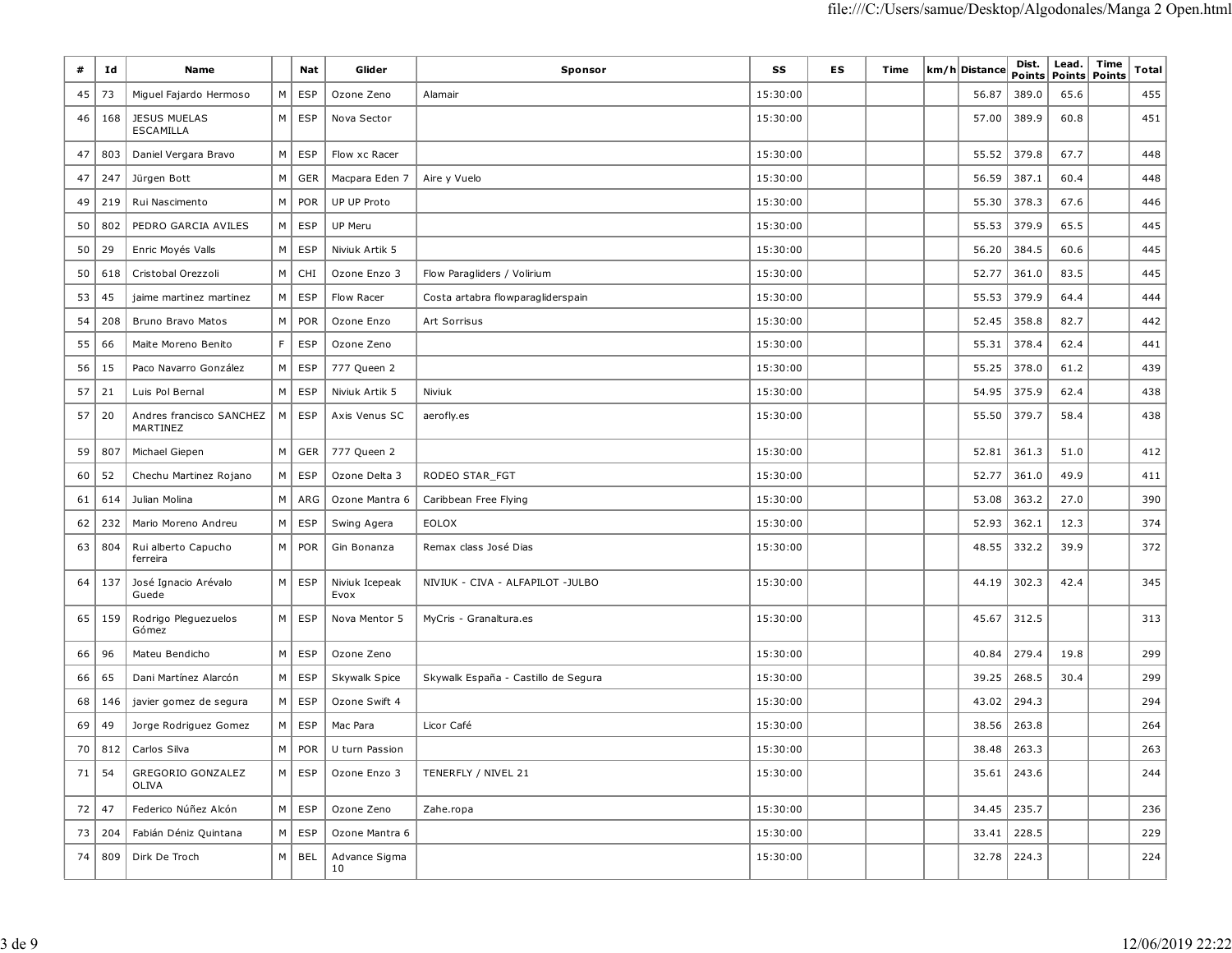| #   | Id  | Name                                  |                | <b>Nat</b> | Glider                 | Sponsor                             | SS       | ES | Time | km/h Distance | Dist.<br>Points | Lead.<br>Points Points | Time | Total |
|-----|-----|---------------------------------------|----------------|------------|------------------------|-------------------------------------|----------|----|------|---------------|-----------------|------------------------|------|-------|
| 75  | 198 | Luis Felipe Tudela Masip              | M              | ESP        | Ozone Delta 3          |                                     | 15:30:00 |    |      | 32.45         | 222.0           |                        |      | 222   |
| 76  | 101 | Antonio Ramos Moyano                  | M <sub>1</sub> | ESP        | Skywalk<br>Cayenne 5   | T.royo arilla, tenapark, iparapente | 15:30:00 |    |      | 31.83         | 217.8           |                        |      | 218   |
| 77  | 87  | Robinson Altieri Sánchez              | M              | ESP        | Ozone Zeno             |                                     | 15:30:00 |    |      | 30.64         | 209.6           |                        |      | 210   |
| 78  | 69  | Eduardo Lindo Mimoso                  | M              | ESP        | Ozone Mantra 7         |                                     | 15:30:00 |    |      | 30.46         | 208.4           |                        |      | 208   |
| 79  | 756 | Rika de Kam                           | F              | <b>BEL</b> | Mac Para Elan 3        | AL INMO Algodonales Inmobiliario    | 15:30:00 |    |      | 28.33         | 193.8           |                        |      | 194   |
| 80  | 111 | Jose Manuel sorli rico                | M              | <b>ESP</b> | <b>UP Meru</b>         |                                     | 15:30:00 |    |      | 28.15         | 192.6           |                        |      | 193   |
| 81  | 148 | Oscar Falcon Soldevila                | M              | ESP        | Niviuk Icepeak<br>Evox |                                     | 15:30:00 |    |      | 27.51         | 188.2           |                        |      | 188   |
| 82  | 42  | Francisco Alcalá Molina               | M              | ESP        | Ozone Zeno             | sebasfly.com                        | 15:30:00 |    |      | 26.88         | 183.9           |                        |      | 184   |
| 83  | 16  | Roman Olyukhnych                      | M              | <b>UKR</b> | Ozone Zeno             | <b>APCO</b>                         | 15:30:00 |    |      | 26.81         | 183.4           |                        |      | 183   |
| 84  | 366 | Jose M P Gonçalves                    | M              | POR        | Ozone Delta 3          |                                     | 15:30:00 |    |      | 26.14         | 178.8           |                        |      | 179   |
| 84  | 814 | Rob Mansley                           | M              |            | Gin Bonanza            |                                     | 15:30:00 |    |      | 26.19         | 179.2           |                        |      | 179   |
| 86  | 70  | German Cabrera                        | M              | ESP        | Skywalk<br>Cayenne 5   |                                     | 15:30:00 |    |      | 24.06         | 164.6           |                        |      | 165   |
| 87  | 23  | SALVADOR RIPOLL DÍAZ                  | M              | ESP        | Ozone Enzo 3           | Costa Calida                        | 15:30:00 |    |      | 23.11         | 158.1           |                        |      | 158   |
| 88  | 126 | Manuel Benitez Fraysse                | M              | ESP        | Ozone Delta 3          |                                     | 15:30:00 |    |      | 20.90         | 143.0           |                        |      | 143   |
| 89  | 800 | Hans-Dieter Keckstein                 | M              | <b>ESP</b> | Niviuk Artik 5         |                                     | 15:30:00 |    |      | 20.54         | 140.5           |                        |      | 141   |
| 89  | 97  | Alvaro Castellano Molina              | M              | ESP        | Ozone Zeno             | YOMISMO                             | 15:30:00 |    |      | 20.54         | 140.6           |                        |      | 141   |
| 91  | 210 | Francisco Arenas<br>Hernando          | M              | <b>ESP</b> | Advance Omega<br>q     | no                                  | 15:30:00 |    |      | 20.36         | 139.3           |                        |      | 139   |
| 92  | 754 | Jan Hooyberghs                        | M              | <b>BEL</b> | Mac Para Elan 2        | AL INMO Algodonales Inmobiliario    | 15:30:00 |    |      | 19.75         | 135.1           |                        |      | 135   |
| 93  | 129 | Roberto Hijón Neira                   | M              | <b>ESP</b> | Flow Xc Racer          | SIENTETELIBRE                       | 15:30:00 |    |      | 19.05         | 130.3           |                        |      | 130   |
| 93  | 815 | Benjamin Silva Cevas                  | M              |            | Ozone mantra7          |                                     | 15:30:00 |    |      | 18.94         | 129.6           |                        |      | 130   |
| 95  | 19  | Edmund Benjamin Kendall               | M              | <b>USA</b> | Ozone Zeno             | Warren Films                        | 15:30:00 |    |      | 18.77         | 128.4           |                        |      | 128   |
| 95  | 59  | <b>FRANCISCO ANGEL</b><br>HORMIGO GIL | M              | ESP        | Ozone Zeno             |                                     | 15:30:00 |    |      | 18.76         | 128.4           |                        |      | 128   |
| 97  | 44  | Joseba Sobrón Mendibil                | M              | ESP        | Niviuk Peak 3          | E.S.C.A.N.P.A                       | 15:30:00 |    |      | 18.00         | 123.2           |                        |      | 123   |
| 98  | 213 | Miguel Angel Velasco<br>Fernández     | M              | <b>ESP</b> | Niviuk Artik 4         |                                     | 15:30:00 |    |      | 17.45         | 119.4           |                        |      | 119   |
| 99  | 264 | silvia ventura                        | F              | POR        | Nova Triton 2          |                                     | 15:30:00 |    |      | 17.17         | 117.5           |                        |      | 118   |
| 100 | 46  | Nani Pons                             | M              | ESP        | Niviuk Artik 5         |                                     | 15:30:00 |    |      | 16.86         | 115.3           |                        |      | 115   |
| 100 | 33  | Virgilio Ortiz Martín                 | M              | ESP        | Axis Venus SC          | Fortis Montaraz                     | 15:30:00 |    |      | 16.81         | 115.0           |                        |      | 115   |
| 100 | 83  | Vallès Milla Pere                     | M              | <b>ESP</b> | UP Meru                |                                     | 15:30:00 |    |      | 16.85         | 115.3           |                        |      | 115   |
| 103 | 207 | Azahara Velasco Nevado                | F              | ESP        | Niviuk Artik 5         | ☀️                                  | 15:30:00 |    |      | 16.63         | 113.8           |                        |      | 114   |
| 104 | 241 | Patrice Mollie                        | M              | <b>FRA</b> | Advance Iota           | My wife                             | 15:30:00 |    |      | 16.21         | 110.9           |                        |      | 111   |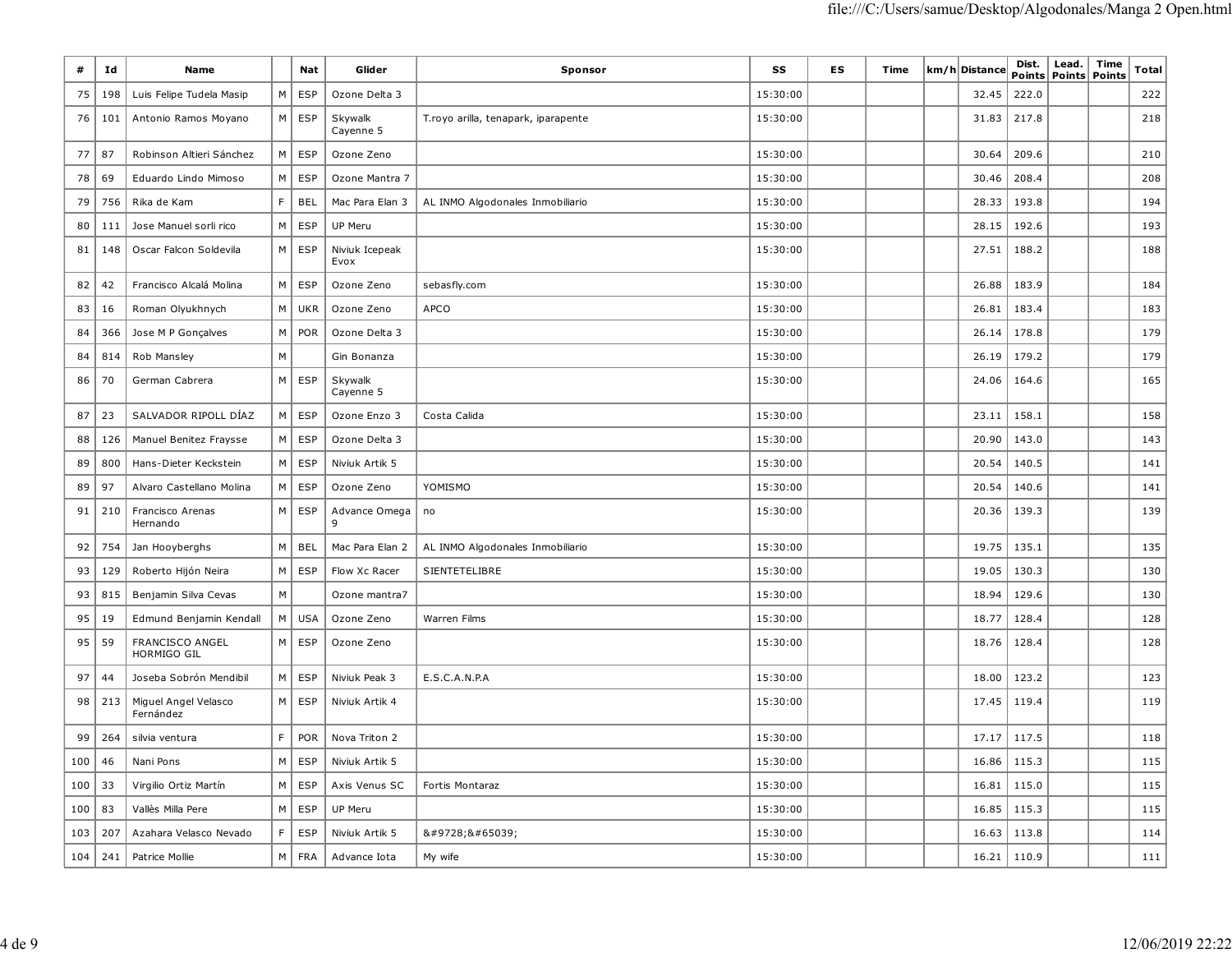| #   | Ιd  | Name                               |                | Nat           | Glider              | Sponsor                     | SS       | ES | Time | km/h Distance | Dist. | Lead.<br>Points   Points   Points | Time | <b>Total</b> |
|-----|-----|------------------------------------|----------------|---------------|---------------------|-----------------------------|----------|----|------|---------------|-------|-----------------------------------|------|--------------|
| 104 | 237 | Ana Maria Sancho<br>Frisuelos      | F              | ESP           | Dudek Colt 2        | www.monteholiday.com        | 15:30:00 |    |      | 16.16         | 110.5 |                                   |      | 111          |
| 106 | 156 | Jaume Font Ferrer                  | M <sub>1</sub> | ESP           | Ozone Rush 4        | <b>HAPPY FLY Tenerife</b>   | 15:30:00 |    |      | 15.96         | 109.2 |                                   |      | 109          |
| 106 | 109 | arcadio carbo                      | M <sub>1</sub> | ESP           | Ozone Delta 3       |                             | 15:30:00 |    |      | 15.93         | 109.0 |                                   |      | 109          |
| 108 | 105 | Cecilia Valenzuela Agüí            | F              | <b>ESP</b>    | Dudek Colt          |                             | 15:30:00 |    |      | 15.85         | 108.4 |                                   |      | 108          |
| 109 | 162 | Andrés Herrero Martínez            |                | $M \vert$ ESP | Advance Sigma<br>10 | kasana.es                   | 15:30:00 |    |      | 12.61         | 86.3  |                                   |      | 86           |
| 110 | 245 | Gadi Wolff                         | M              | GER           | <b>BGD Cure</b>     |                             | 15:30:00 |    |      | 8.93          | 61.1  |                                   |      | 61           |
| 111 | 257 | Emilia Nevado Maroco               | F              | ESP           | Niviuk Ikuma        |                             | 15:30:00 |    |      | 7.75          | 53.0  |                                   |      | 53           |
| 111 | 55  | Gabriel Cañada Estébanez           | M              | ESP           | Windtech            | Windtech Paragliders        | 15:30:00 |    |      | 7.69          | 52.6  |                                   |      | 53           |
| 113 | 801 | Carlos Mª López-Fé de la<br>Cuadra | мı             | ESP           | UP KIbo             | CD Sevilla Parapente        | 15:30:00 |    |      | 7.65          | 52.4  |                                   |      | 52           |
| 113 | 267 | Michel VIGNOT                      | M              | FRA           | Advance Sigma<br>9  | Team PIDF                   | 15:30:00 |    |      | 7.61          | 52.1  |                                   |      | 52           |
| 115 | 810 | José Cândido Alves alfaia          |                | $M$ POR       | Ozone Delta 3       |                             | 15:30:00 |    |      | 7.13          | 48.8  |                                   |      | 49           |
| 116 | 37  | Cristo Afonso                      | M <sub>1</sub> | ESP           | Gin Boomerang<br>11 | Kangaroo Tandem Paragliding | 15:30:00 |    |      | 6.78          | 46.4  |                                   |      | 46           |
| 117 | 269 | Jose Luis Martinez Novoa           | M <sub>1</sub> | ESP           | Delta 3             | Novoa                       |          |    |      | 4.00          | 27.4  |                                   |      | 27           |
| 117 |     | 179   Carlos Palacios Aguedo       |                | M ESP         | Flow Xc Racer       | Aerofly                     |          |    |      | 4.00          | 27.4  |                                   |      | 27           |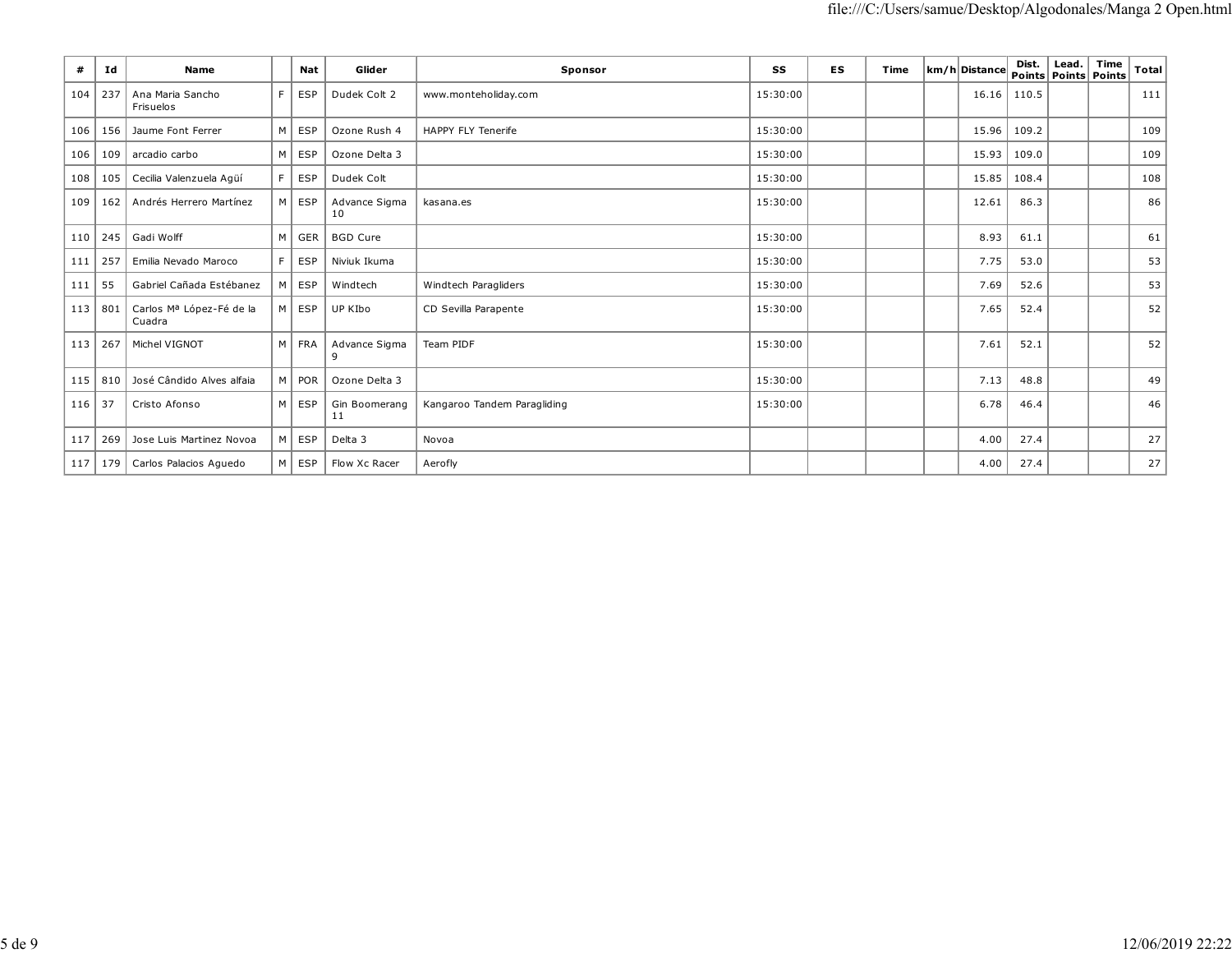## **Pilots absent from task (ABS)**

| Τd  | Name              |
|-----|-------------------|
| 197 | Andrew Forbes     |
| 609 | Claudio Goncalves |

## **Pilots not yet processed (NYP)**

| Td  | Name        |
|-----|-------------|
| 999 | Pedro Neves |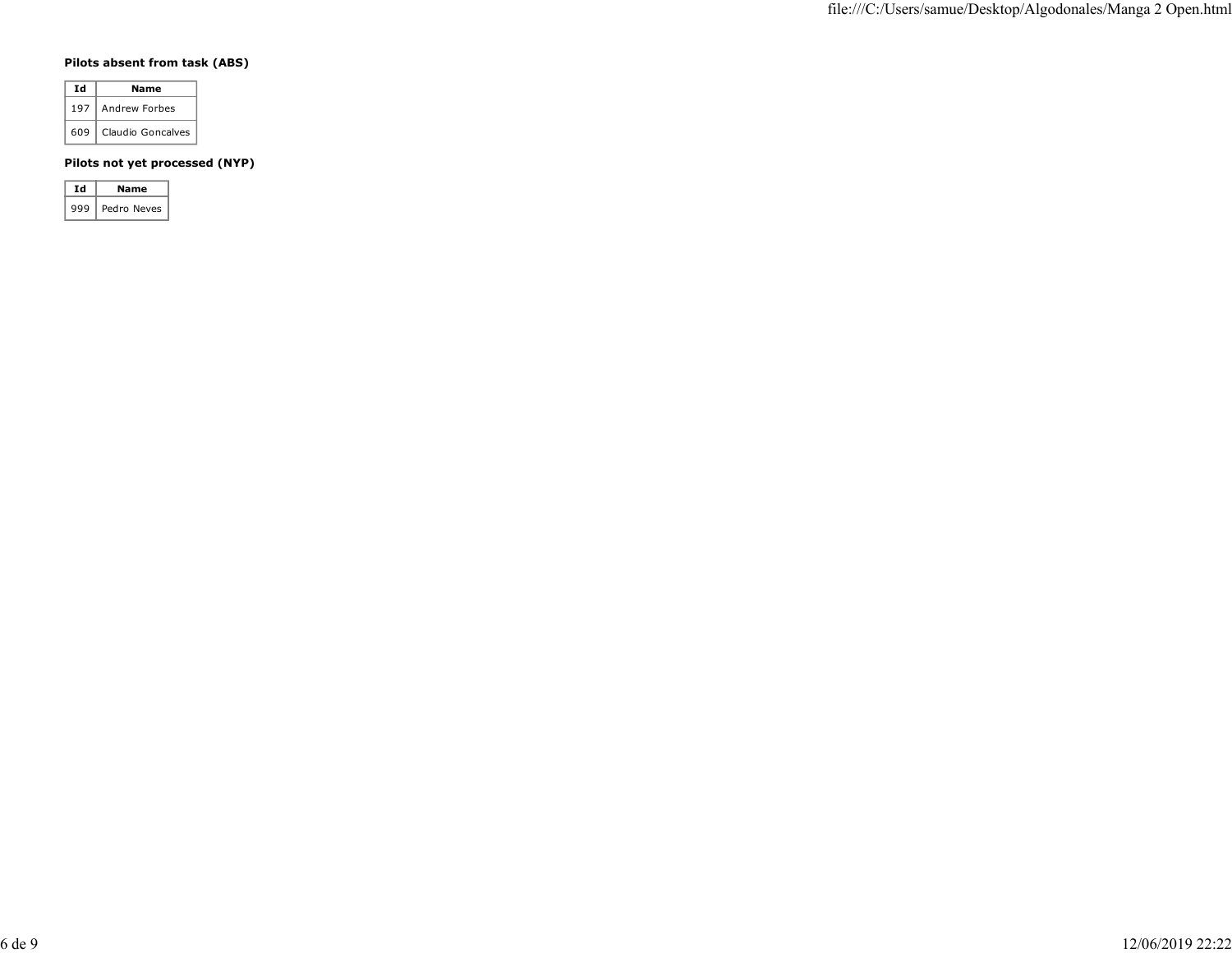### **Task statistics**

| param                           | value                     |
|---------------------------------|---------------------------|
| ss_distance                     | 71.718                    |
| task_distance                   | 75.368                    |
| launch_to_ess_distance          | 74.268                    |
| no_of_pilots_present            | 118                       |
| no_of_pilots_flying             | 118                       |
| no_of_pilots_lo                 | 79                        |
| no_of_pilots_reaching_nom_dist  | 85                        |
| no_of_pilots_reaching_es        | 39                        |
| no_of_pilots_reaching_goal      | 39                        |
| sum_flown_distance              | 5492.767                  |
| best_dist                       | 75.368                    |
| best_time                       | 2.2066666666667           |
| worst_time                      | 3.50222222222222          |
| no_of_pilots_in_competition     | 120                       |
| no_of_pilots_landed_before_stop | 0                         |
| sum_dist_over_min               | 5024.646                  |
| sum_real_dist_over_min          | 5024.646                  |
| sum_flown_distances             | 5492.767                  |
| best_real_dist                  | 75.368                    |
| last_start_time                 | 2019-05-10T15:30:00+02:00 |
| first_start_time                | 2019-05-10T15:30:00+02:00 |
| first_finish_time               | 2019-05-10T17:42:24+02:00 |
| max_time_to_get_time_points     | 3.69215199701048          |
| no_of_pilots_with_time_points   | 39                        |
| goalratio                       | 0.330508474576271         |
| arrival_weight                  | 0                         |
| departure_weight                | 0                         |
| leading_weight                  | 0.0847644484860915        |
| time_weight                     | 0.399603828577289         |
| distance_weight                 | 0.51563172293662          |
| smallest_leading_coefficient    | 1.6211786268083           |
| available_points_distance       | 515.63172293662           |
| available_points_time           | 349.603828577289          |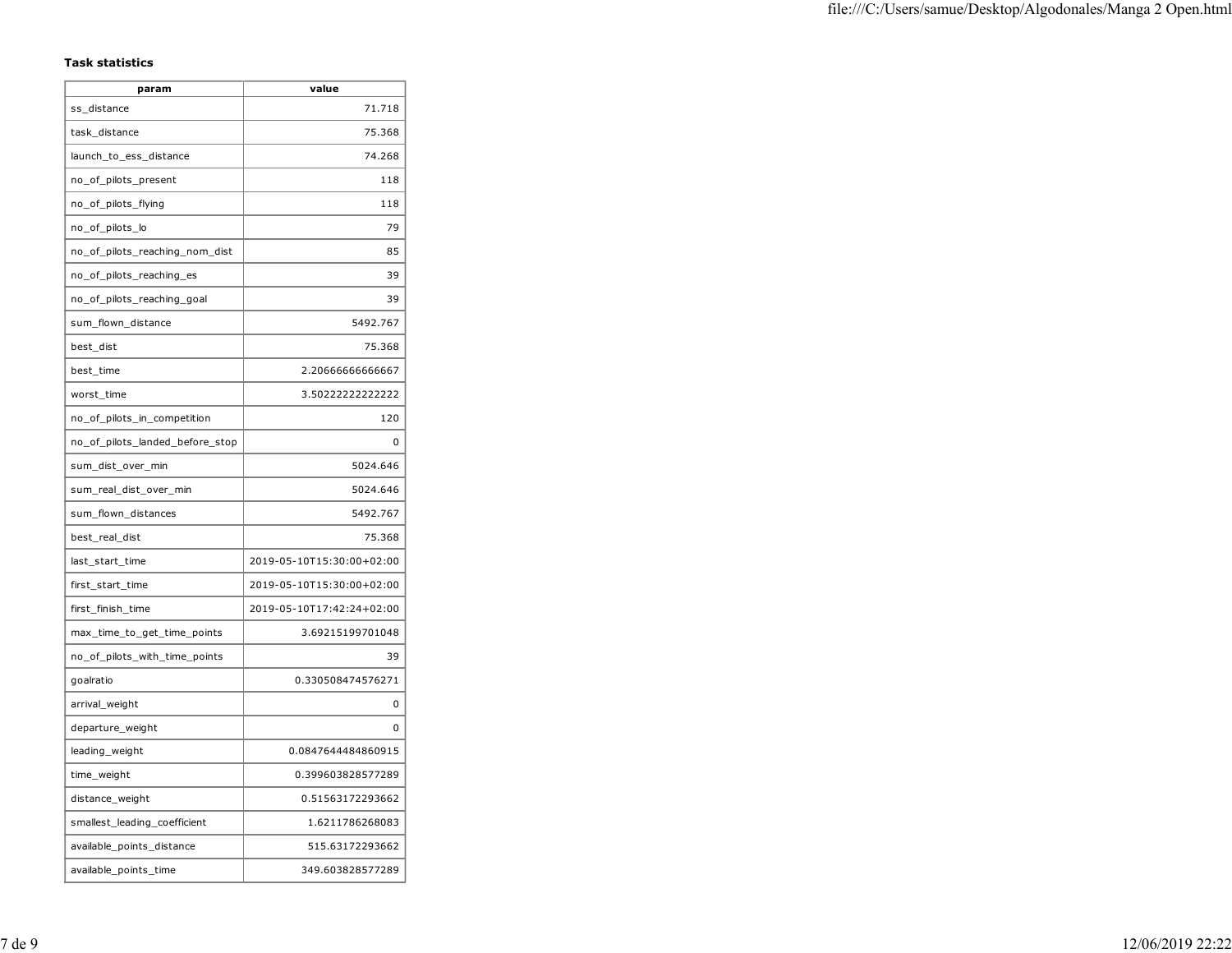| param                       | value            |
|-----------------------------|------------------|
| available_points_departure  | O                |
| available_points_leading    | 134.764448486092 |
| available_points_arrival    | O                |
| time validity               | 1                |
| launch_validity             |                  |
| distance_validity           | 1                |
| stop validity               |                  |
| day quality                 | 1                |
| ftv_day_validity            |                  |
| time points stop correction | O                |

### **Scoring formula settings**

| param                                      | value   |
|--------------------------------------------|---------|
| id                                         | PWC2017 |
| min_dist                                   | 4       |
| nom dist                                   | 25      |
| nom time                                   | 1       |
| nom_launch                                 | 0.96    |
| nom_goal                                   | 0       |
| day_quality_override                       | 0       |
| bonus_gr                                   | 4       |
| jump_the_gun_factor                        | 0       |
| jump_the_gun_max                           | 0       |
| normalize_1000_before_day_quality          | 0       |
| time_points_if_not_in_goal                 | 0       |
| use_1000_points_for_max_day_quality        | 0       |
| use_arrival_position_points                | 0       |
| use_arrival_time_points                    | 0       |
| use_departure_points                       | 0       |
| use_difficulty_for_distance_points         | 0       |
| use_distance_points                        | 1       |
| use_distance_squared_for_LC                | 1       |
| use_leading_points                         | 1       |
| use_semi_circle_control_zone_for_goal_line | 1       |
| use_time_points                            | 1       |